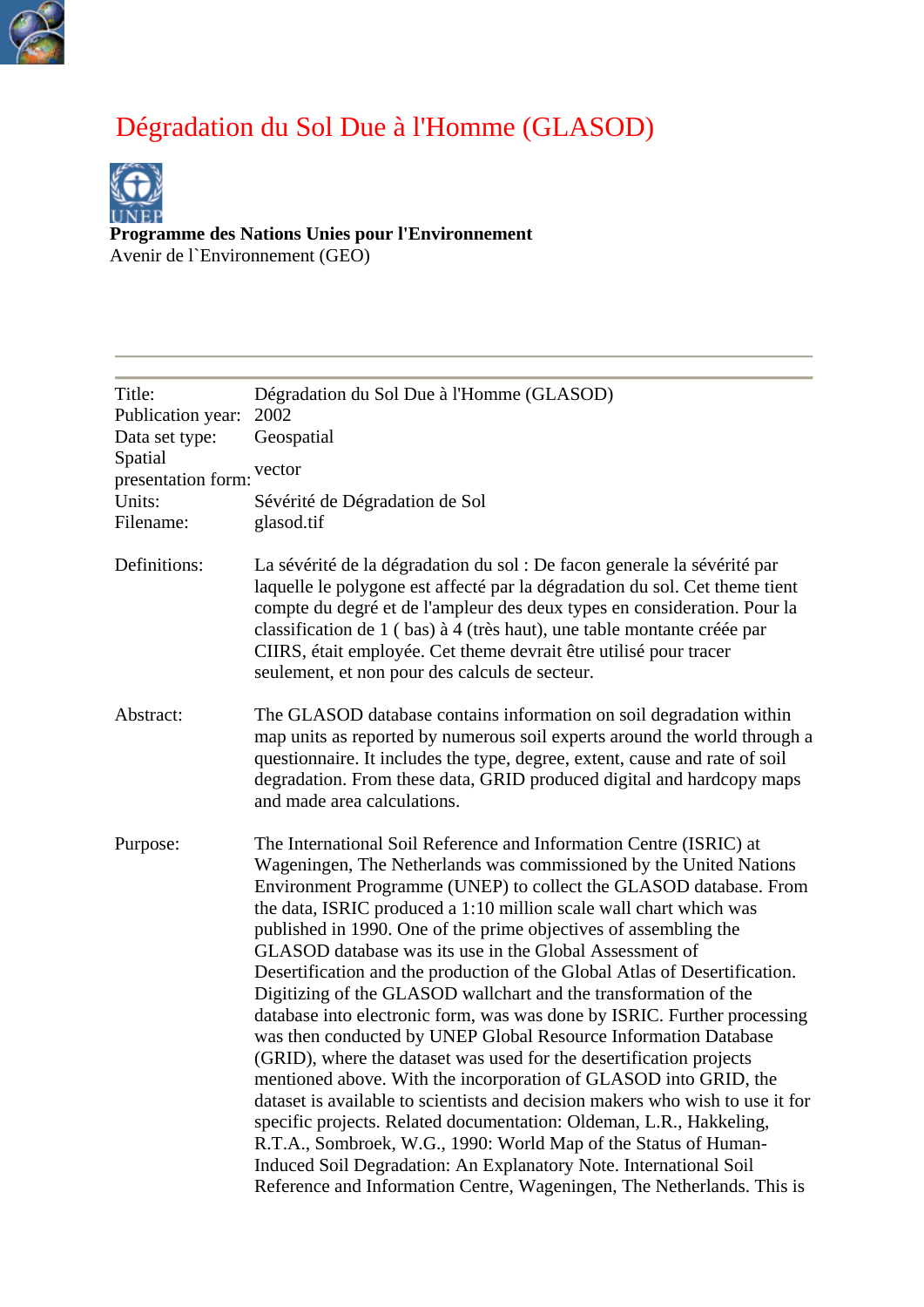the explanatory note that is distributed together with the world GLASOD map. It contains information about the GLASOD project as well as a detailed description of all the original variables that are included in the database. Deichmann, U. and L. Eklundh, Digital data for land degradation studies: A GIS approach, GRID Case Study Series Number 4, 1991. This is report describes the use of the GLASOD database in the production of the Atlas of Thematic Indicators of Desertification. It also contains a description of the construction of additional datasets as well as area estimates derived from overlays. The report can be obtained from GRID Nairobi. level

| Character set:                                             | utf8                      |                                                                                        |                                                                                                           |                       |  |  |
|------------------------------------------------------------|---------------------------|----------------------------------------------------------------------------------------|-----------------------------------------------------------------------------------------------------------|-----------------------|--|--|
| Language:                                                  | English                   |                                                                                        |                                                                                                           |                       |  |  |
| Status:                                                    | Complete                  |                                                                                        |                                                                                                           |                       |  |  |
| Update frequency: Unknown<br><b>Topic Category</b>         |                           |                                                                                        |                                                                                                           |                       |  |  |
| GEO theme:                                                 |                           | <b>Environmental Disasters</b>                                                         |                                                                                                           |                       |  |  |
| GEO data category: Environmental Hazards<br>Theme Keywords |                           |                                                                                        |                                                                                                           |                       |  |  |
| <b>GEMET</b> theme:                                        | Soil                      |                                                                                        |                                                                                                           |                       |  |  |
| GEMET keywords:2002                                        |                           |                                                                                        |                                                                                                           |                       |  |  |
| Free keywords:<br><b>Temporal Extent</b>                   |                           |                                                                                        | Soil, Global Assessment of Human Induced Soil Degradation, GLASOD                                         |                       |  |  |
| Covered time:<br>Geographic Extent                         | 1990                      |                                                                                        |                                                                                                           |                       |  |  |
| Coverage:<br>West longitude:<br>$-180$<br>Point of Contact | World                     | East longitude:<br>180                                                                 | South latitude:<br>$-90$                                                                                  | North latitude:<br>90 |  |  |
| Role:<br>Person:<br>Organization:                          | Originator<br>Ron G. Witt | UNEP/DEWA/GRID-Europe<br>Postal code:<br>City:<br>State:<br>Country:<br>Phone:<br>Fax: | Address: 11, chemin des Anémones<br>1219<br>Chatelaine<br>Switzerland<br>+41 22 9178295<br>+41 22 9178029 |                       |  |  |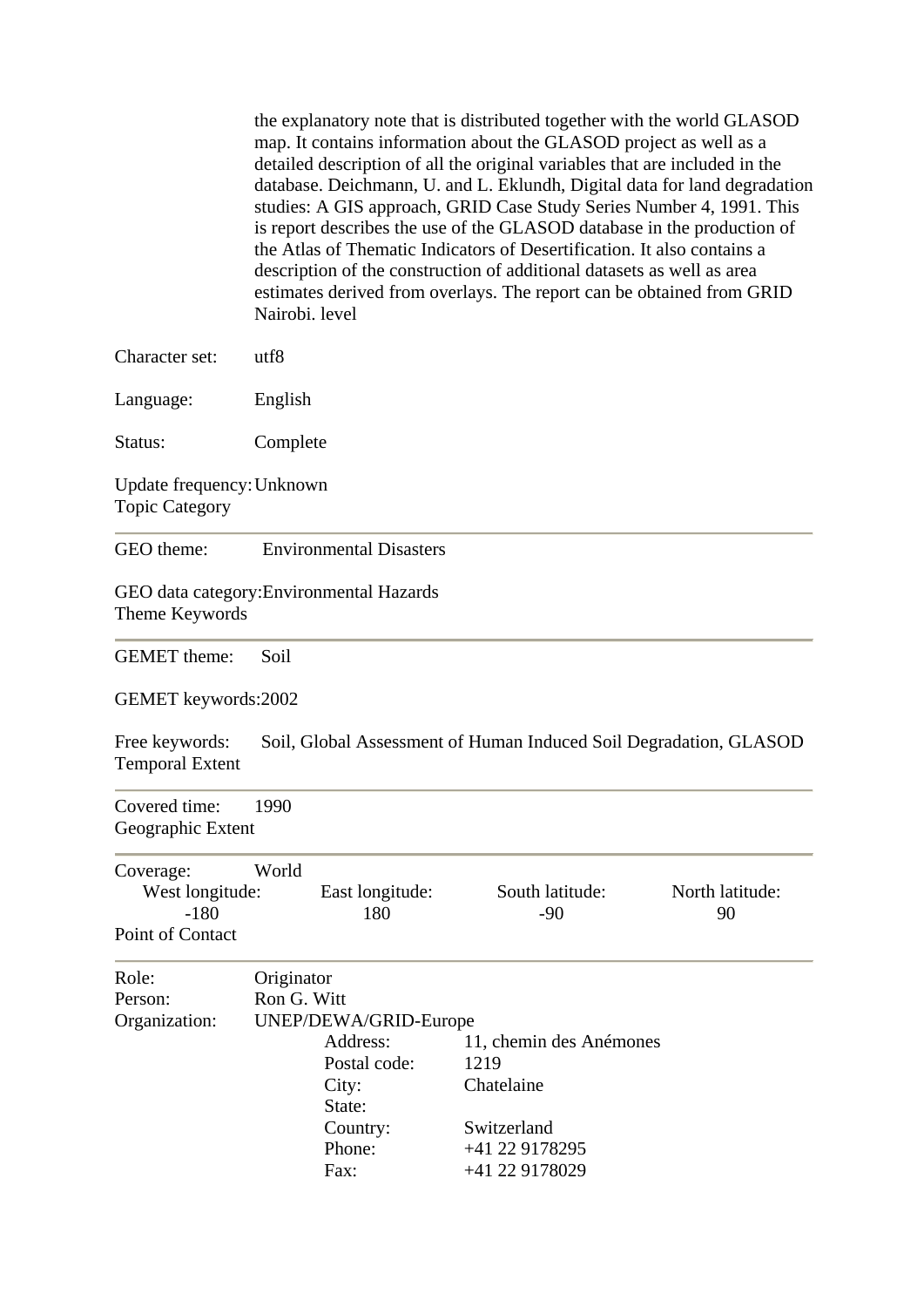|                                                                         | Web:                                                               |                             |                                                                  |       |  |  |
|-------------------------------------------------------------------------|--------------------------------------------------------------------|-----------------------------|------------------------------------------------------------------|-------|--|--|
|                                                                         | Email:                                                             |                             | ron.witt@grid.unep.ch                                            |       |  |  |
| Role:<br>Organization:                                                  | Data Source<br>International Soil Reference and Infromation Center |                             |                                                                  |       |  |  |
| Role:                                                                   | Provider                                                           |                             |                                                                  |       |  |  |
| Organization:                                                           | UNEP/DEWA/GRID-Europe                                              |                             |                                                                  |       |  |  |
|                                                                         | Address:                                                           |                             | 11, Chemin des Anemones                                          |       |  |  |
|                                                                         |                                                                    | Postal code:                | 1219                                                             |       |  |  |
|                                                                         | City:                                                              |                             | Chatelaine                                                       |       |  |  |
|                                                                         | State:                                                             |                             |                                                                  |       |  |  |
|                                                                         |                                                                    | Country:                    | Switzerland                                                      |       |  |  |
|                                                                         | Phone:                                                             |                             | +41 22 917-8294/95                                               |       |  |  |
|                                                                         | Fax:                                                               |                             | +41 22 917-8029                                                  |       |  |  |
|                                                                         | Web:                                                               |                             | http://www.grid.unep.ch/                                         |       |  |  |
|                                                                         | Email:                                                             |                             | geo@grid.unep.ch                                                 |       |  |  |
| Role:                                                                   | Publisher                                                          |                             |                                                                  |       |  |  |
| Organization:                                                           | UNEP/DEWA/GRID-Europe                                              |                             |                                                                  |       |  |  |
| Publication place: Geneva                                               |                                                                    |                             |                                                                  |       |  |  |
| <b>Resource Constraints</b>                                             |                                                                    |                             |                                                                  |       |  |  |
| Use constraints:                                                        | Public                                                             |                             |                                                                  |       |  |  |
| Copyright:                                                              |                                                                    |                             |                                                                  |       |  |  |
| <b>Spatial Representation Info</b>                                      |                                                                    |                             |                                                                  |       |  |  |
| Cell size:                                                              |                                                                    |                             |                                                                  |       |  |  |
| Number of rows:                                                         |                                                                    |                             |                                                                  |       |  |  |
| Number of                                                               |                                                                    |                             |                                                                  |       |  |  |
| columns:                                                                |                                                                    |                             |                                                                  |       |  |  |
| Value min:                                                              |                                                                    |                             |                                                                  |       |  |  |
| Value max:                                                              |                                                                    |                             |                                                                  |       |  |  |
| Xmax:                                                                   |                                                                    | Xmin:                       | Ymax:                                                            | Ymin: |  |  |
| Notes:                                                                  |                                                                    |                             |                                                                  |       |  |  |
| <b>Distribution Information</b><br><b>Contact Information</b>           |                                                                    |                             |                                                                  |       |  |  |
|                                                                         |                                                                    |                             |                                                                  |       |  |  |
| Online resource:                                                        |                                                                    | http://geodata.grid.unep.ch |                                                                  |       |  |  |
|                                                                         |                                                                    |                             | URL original source:http://www.grid.unep.ch/data/grid/index.html |       |  |  |
| File format:                                                            | <b>ARC/INFO Coverage</b>                                           |                             |                                                                  |       |  |  |
| Reference System Information<br><b>Coordinate Reference Information</b> |                                                                    |                             |                                                                  |       |  |  |
|                                                                         |                                                                    |                             |                                                                  |       |  |  |
| Ellipsoid:                                                              | <b>WGS 84</b>                                                      |                             |                                                                  |       |  |  |
| Projection:                                                             | Geographic                                                         |                             |                                                                  |       |  |  |
| Metadata Information                                                    |                                                                    |                             |                                                                  |       |  |  |
| Language:                                                               | English                                                            |                             |                                                                  |       |  |  |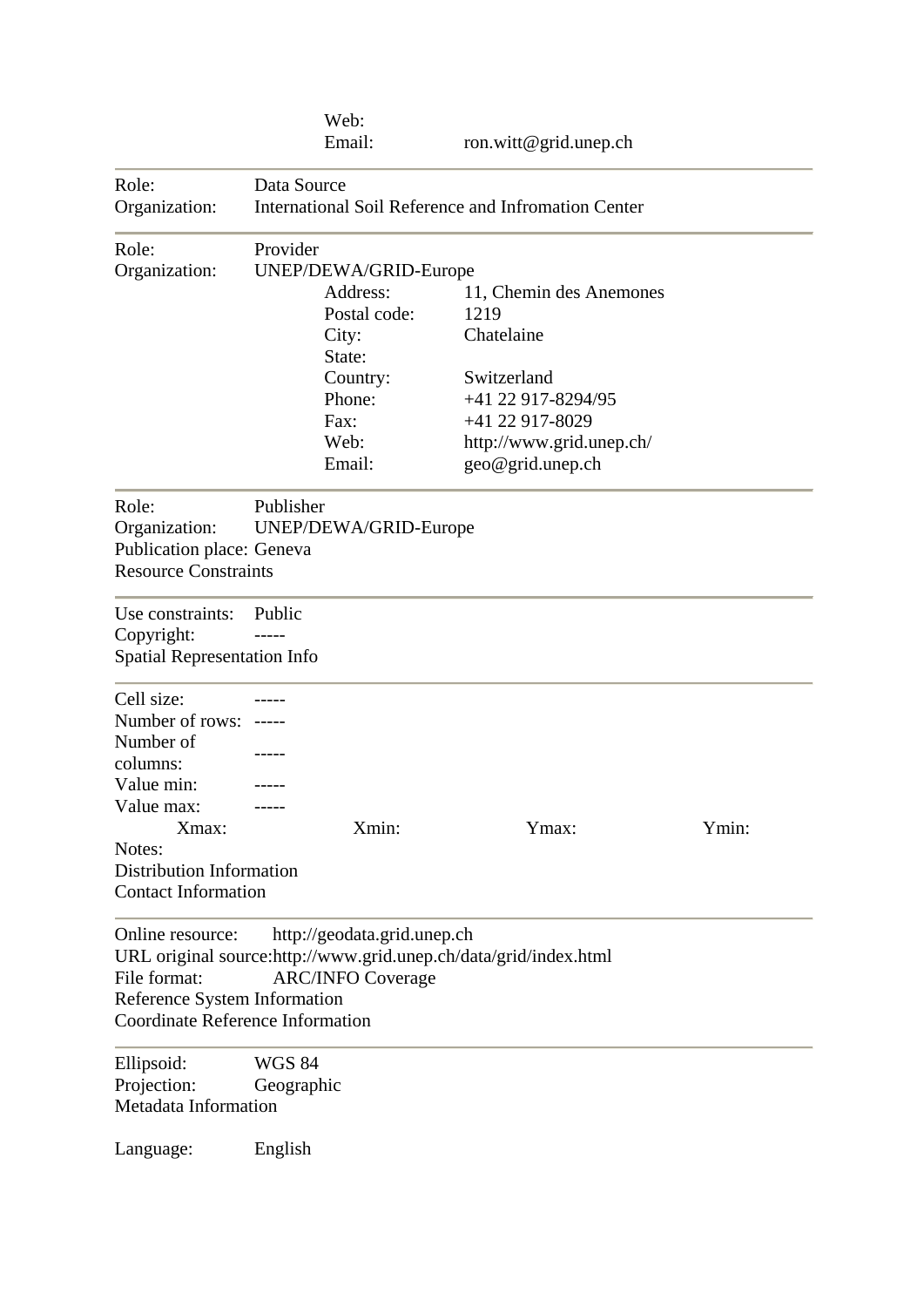Character set: utf8

Metadata standard<br>name:<br>ISO 19115 Geographic Information

| Date:           | 2002-01-28 00:00:00 |
|-----------------|---------------------|
| Metadata author |                     |

Person:

Organization: UNEP/DEWA/GRID-Europe Address: 11, Chemin des Anemones Postal code: 1219 City: Chatelaine State: Country: Switzerland

> Phone: +41 22 917 84 17 Fax: +41 22 917 80 29 Web: http://www.grid.unep.ch Email: geo@grid.unep.ch

Additional Information: Statistical Data Sets

Comments: -----

Country notes: ----- Aggregation method

| Method:        | None |
|----------------|------|
| Weight factor: |      |
| Comments:      |      |

## Inter-/Extrapolations

Inter- /Extrapolations: Calculated pre 1991-1992 relative country hare: s None



 $\circ$  2006 Unit[e](http://www.grid.unep.ch/)d Nations Environment Programme  $\overline{D}$  E Web site manager: [GEO Team](http://geodata.grid.unep.ch/extras/contact.php) of [UNEP/DEWA/GRID-](http://www.grid.unep.ch/)[Europe](http://www.grid.unep.ch/)

[The United Nations Environment Programme \(UNEP\) is not](http://www.grid.unep.ch/)